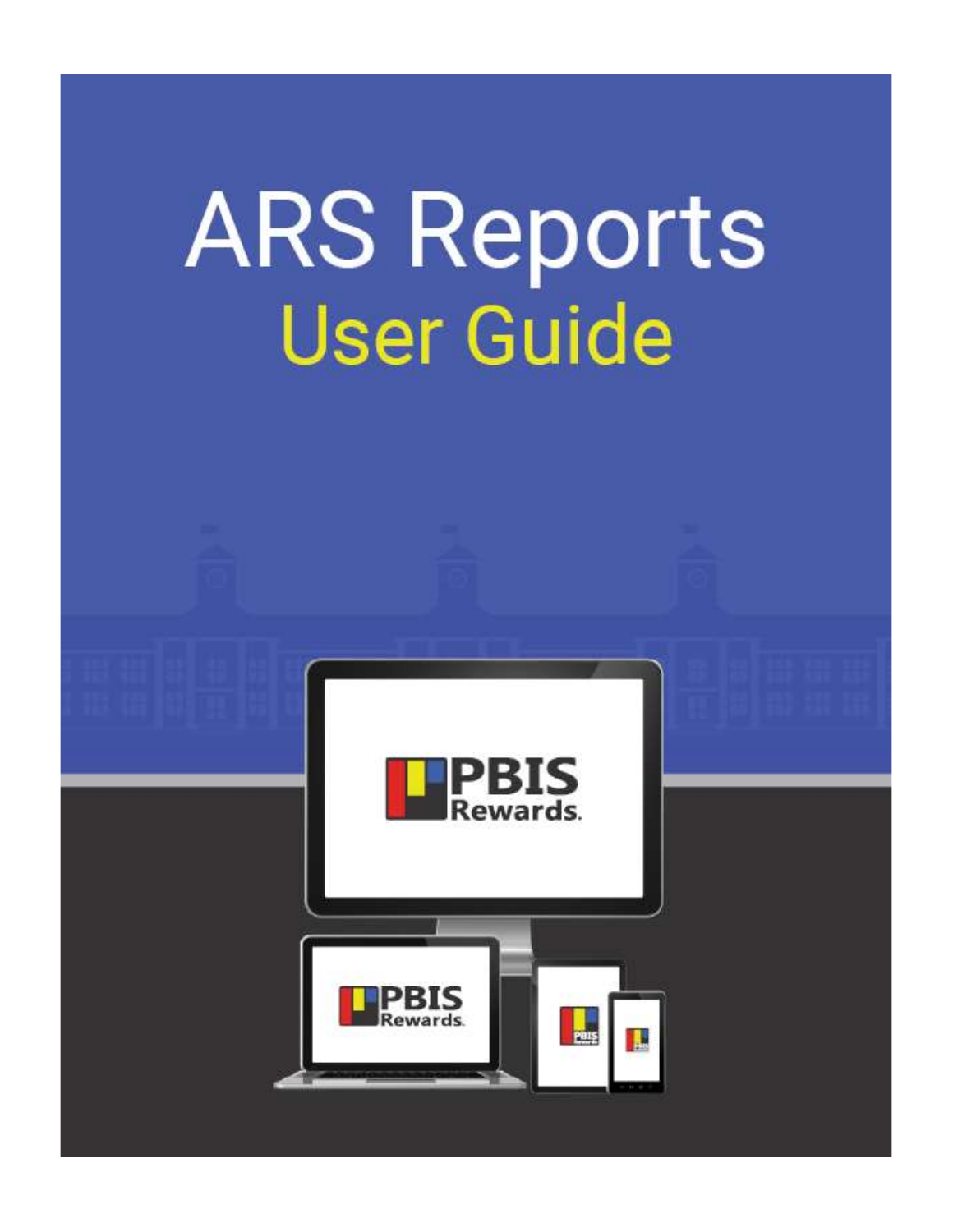

# **Table of Contents**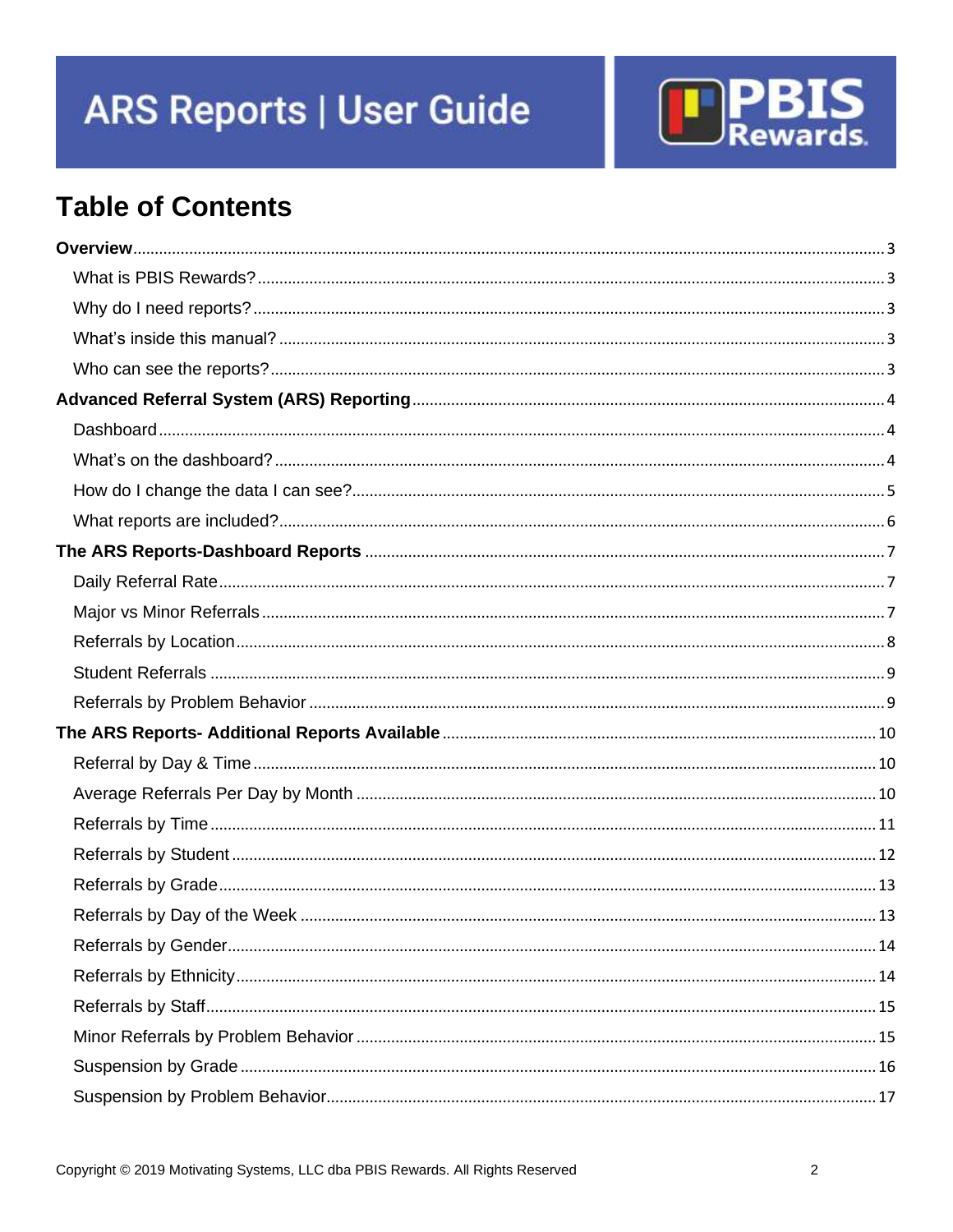

# <span id="page-2-0"></span>**Overview**

### <span id="page-2-1"></span>What is PBIS Rewards?

PBIS Rewards is a Software-as-a-Service solution that provides an automated school-wide PBIS management system. Our system simplifies the implementation and tracking of the PBIS framework within a school. With PBIS Rewards, school administration can clearly see how teachers are utilizing PBIS and how PBIS is improving school culture.

PBIS Rewards is easy to use, fun for both students and staff, and provides accountability for everyone in the school. Our suite of PBIS Apps includes a Parent App that gives parents a view into how their child is doing with respect to the PBIS program. There is also a Student App that allows students to track their points, referrals, and CICO, as well as redeem points via events, raffles, and stores.

### <span id="page-2-2"></span>Why do I need reports?

School climate influences academic performance in numerous ways. When you concentrate on building positive relationships between students and staff, you lay the groundwork for a focused learning atmosphere. A schoolwide framework built around positive behavior interventions and supports helps to equip students with the tools they need to develop socially and emotionally.

Tracking the effectiveness of this schoolwide effort relies on accurate reporting. Most schools must report disciplinary data to their state education agencies as well as to the U.S. Department of Education. This data helps to shape education policy on district, state, and federal levels. Within each individual school, however, this data can help to completely transform a school's climate.

Accurate and effective data collection on the individual school level can provide timely feedback for fine-tuning a positive behavior initiative. Reports generated at this level can tell you if teachers are using the program equitably and who may benefit from coaching. You can also view trends such as tardiness, bullying, and discipline referrals to get a sense of the effectiveness of your initiative. These reports can help you to adjust your policies and assess the impact of these adjustments within a short time frame.

### <span id="page-2-3"></span>What's inside this manual?

This manual will walk through all the reports found in the PBIS Rewards Advanced Referral System (ARS). Each report discussed in this manual is illustrated with a screenshot and includes details about the data and usage of the report.

#### <span id="page-2-4"></span>Who can see the reports?



Anyone who has Admin or Reports View rights can see the ARS data. These rights can be given in the Staff Menu. Click on the permissions column (with the key). You can select what permissions each user should have.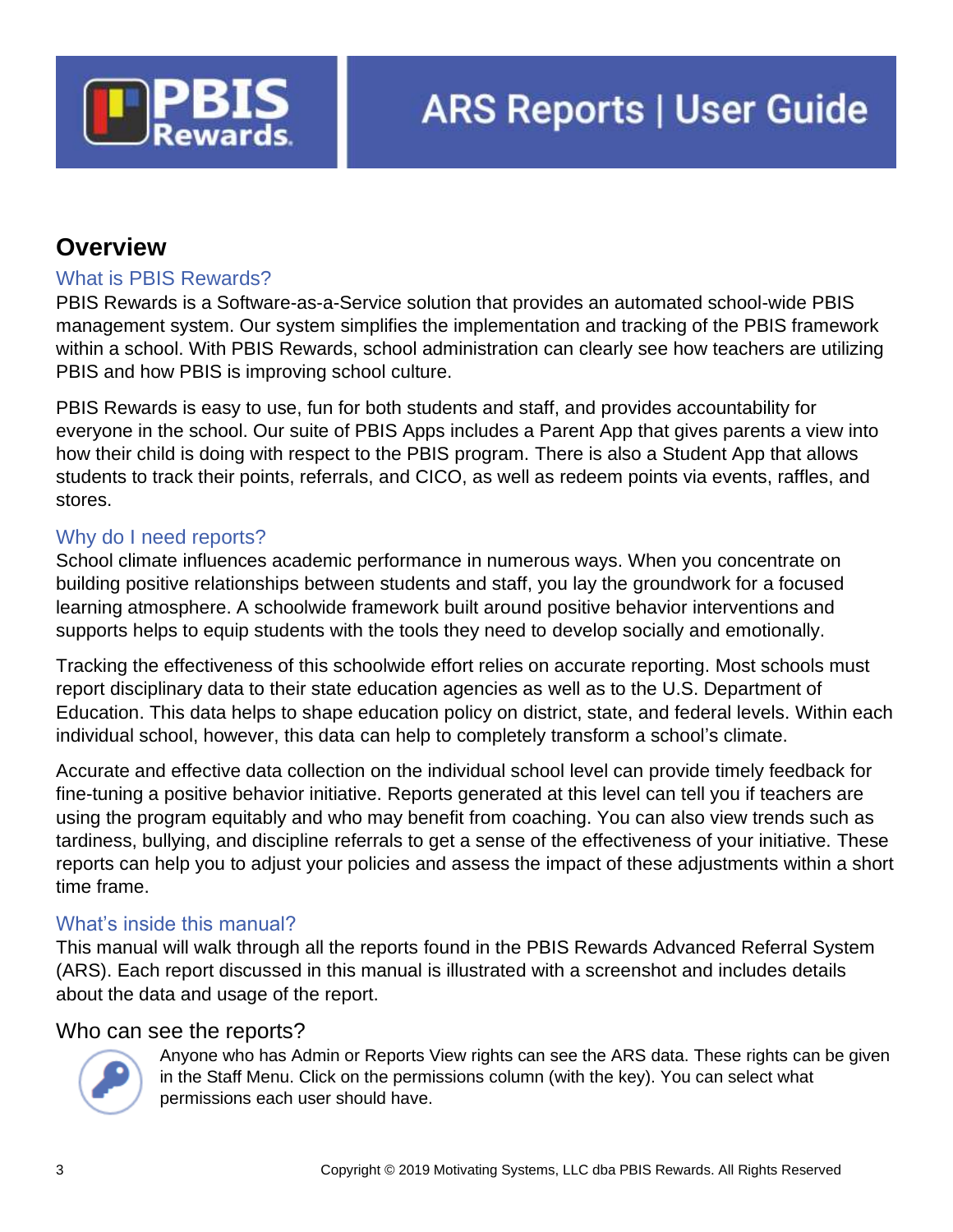

# <span id="page-3-0"></span>**Advanced Referral System (ARS) Reporting**

<span id="page-3-1"></span>**Dashboard** Major Referrals Referral Trend Major Referrals vs. Minor Referrals Major Referrals by Location 1031 in uri in)  $20%$  $\dot{m}\dot{n}$  $-100%$  $rac{C\theta}{C4P400}$ **DETAILS DETAILS** Major Referrals by Problem Behavior Student Major Referrals **SO** 11.41% Y)  $^{18}$ 28.84% Defamio Belong Tegesik<br>Miroz  $0 - 1$ 59.75% **DETAILS** Current<br>Percentaire **Additional Reports Available** ౭ 16 υ Ŧ €  $\overline{\mathbf{o}}$ 丽 Referrals by Day &<br>Time **Average Referrals**<br>Per Day by Month **Referrals by Time** Referrals by<br>Student **Referrals by Grad** Referrals by Day Referrals by<br>Gender Referrals by<br>Ethnicity Referrals by Staff of the Week ▵ Minor by Minor Problem<br>Behaviors .<br>Produkan

### <span id="page-3-2"></span>What's on the dashboard?

The ARS Dashboard will give the user a quick snapshot of some of the most critical data points. Additional reports can be found at the bottom of the screen. No need to spend hours looking for important data. We have taken some of the most popular reports and made an easy-to-read dashboard with thumbnails of the data. Most of these thumbnail graphics contain a Details button that will allow the user to dig into more thorough data. Each report can now be easily printed (including the graphics) or exported to a CSV file. There are currently 16 reports users can use to track behavior in their school.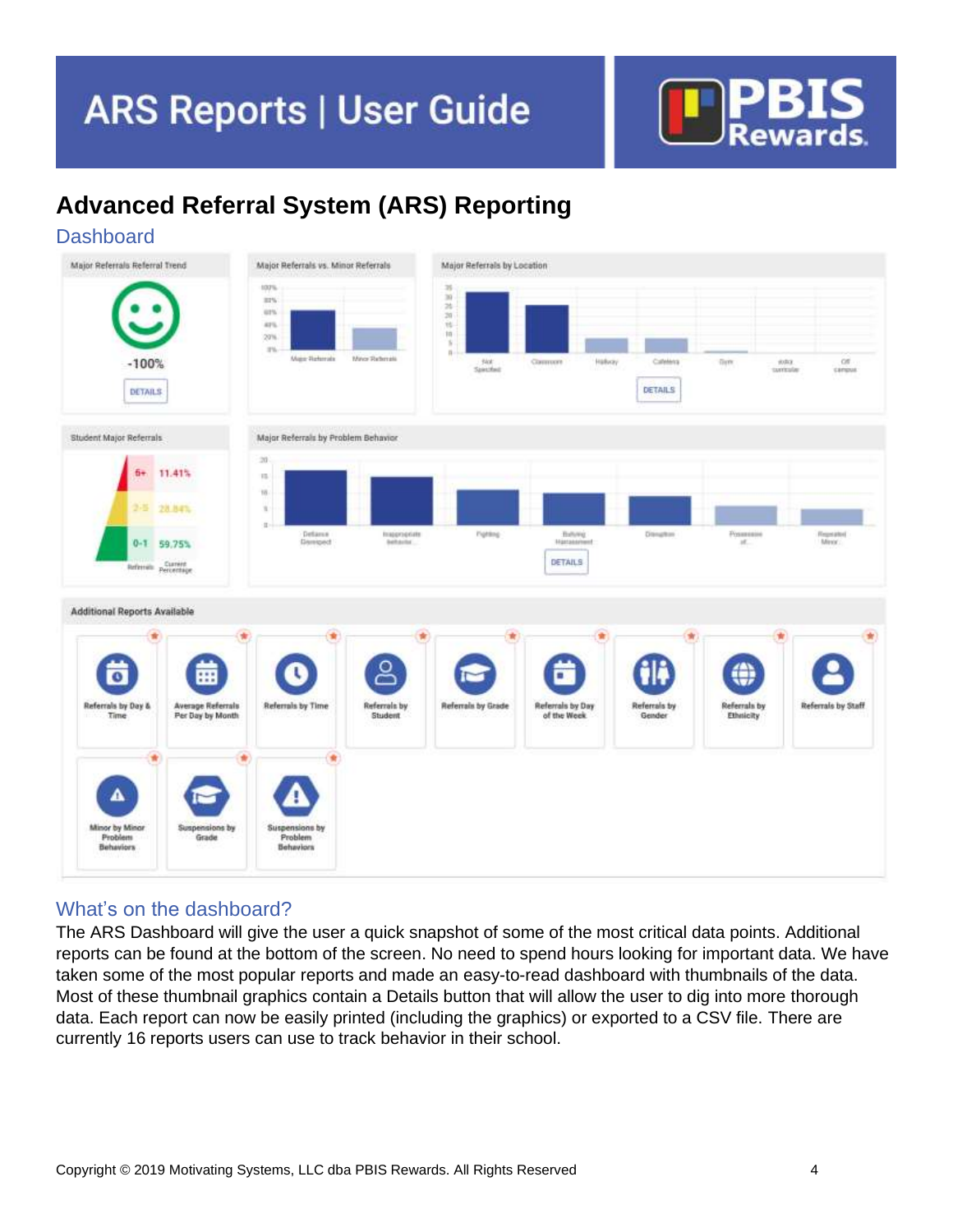

### <span id="page-4-0"></span>How do I change the data I can see?

Once inside the details of each report, there is a left-hand side menu. Each report contains a variety of reporting options for choosing the date range. Depending on the specific report, users can customize grade levels, students, and data displayed so that graph shows exactly what they need to see.

#### **Drilldown Feature**:

Users may select highlighted referral numbers (displayed in blue) to see specific referrals. Once a drilldown window is open, the name of the student can be selected in order to view specific referrals on that student's dashboard.

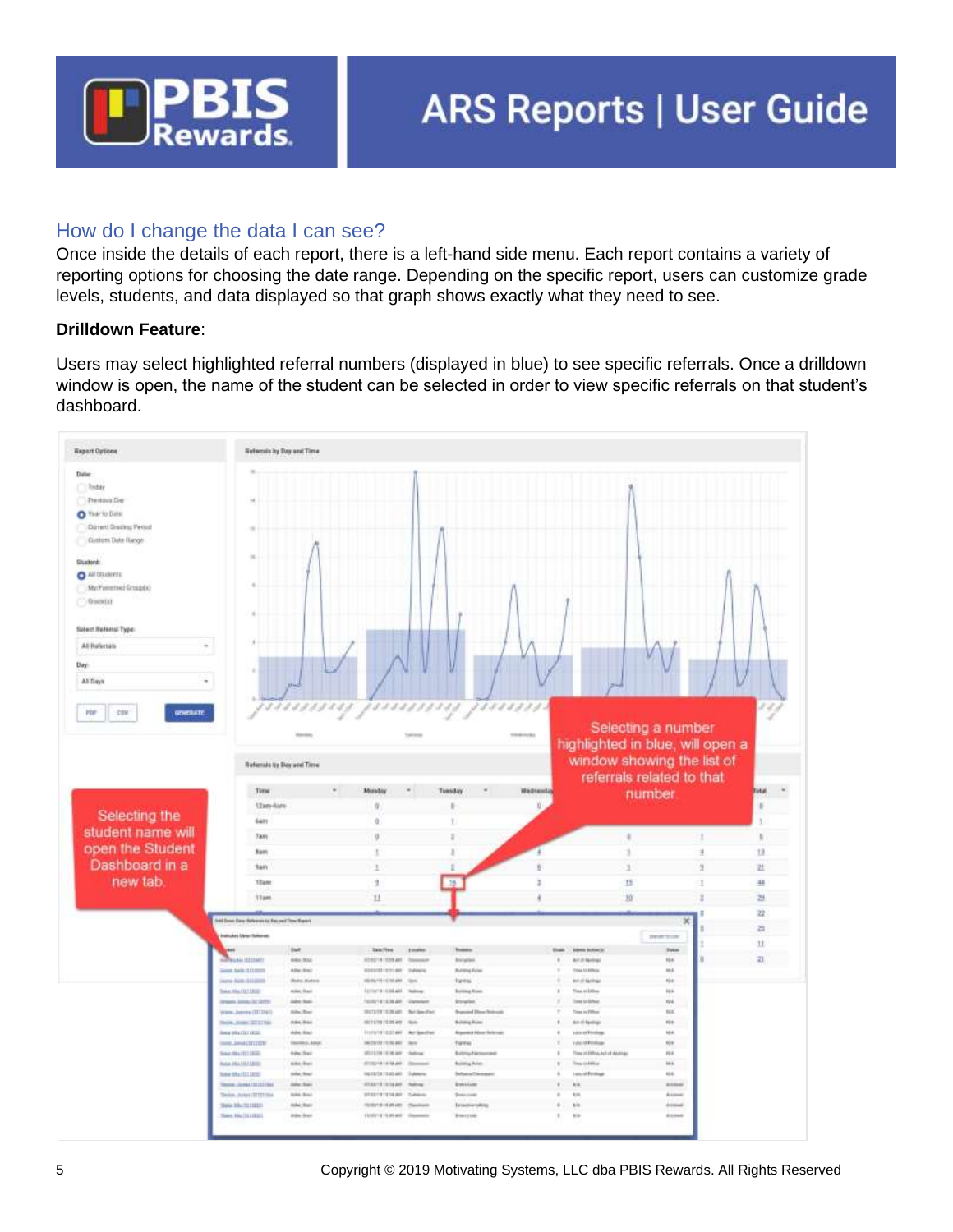

#### <span id="page-5-0"></span>What reports are included?

Daily Referral Rate Major vs Minor Referrals Referrals by Location Student Referrals Referrals by Problem Behavior Referral by Time & Day Average Referral Per Day by Month Referral by Time

Referral by Student Referral by Grade Referral by Day of the Week Referral by Gender Referral by Ethnicity Referral by Staff Minor Referrals by Problem Behavior Suspension by Grade Suspension by Problem Behavior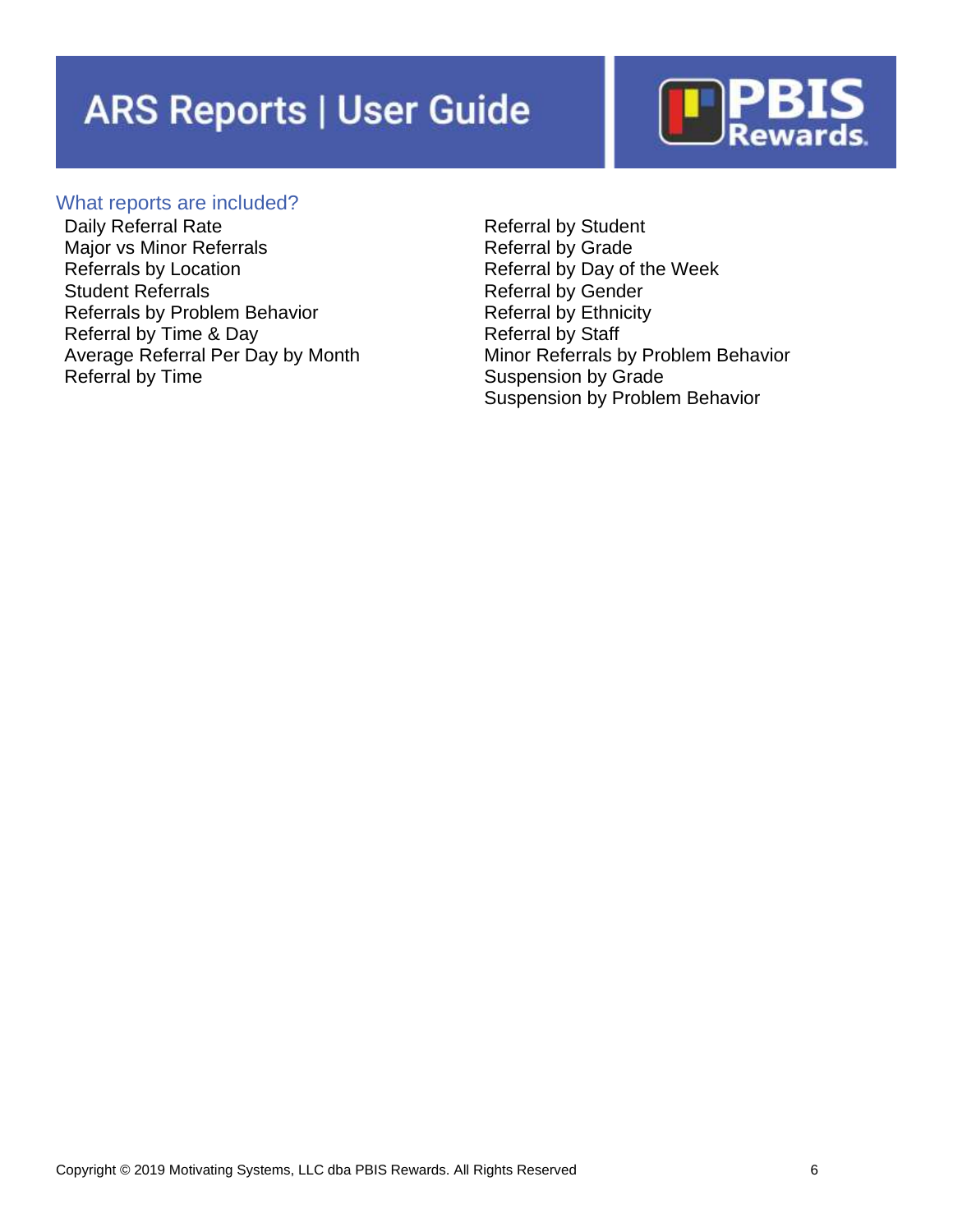

# <span id="page-6-0"></span>**The ARS Reports-Dashboard Reports**

### <span id="page-6-1"></span>Daily Referral Rate



You can see at a glance what is happening with the referrals in your building. Daily Referrals will show the trend of your referral data based on the previous day's data. (i.e., Wednesday will show the difference between Monday to Tuesday's data). If your data has gone up, the emoji will change and report the difference below the graphic. If your data stays the same, the graphic will change once again. If the data has gone down, the graphic will show a happy face emoji with data below it. You can click the detail button below the graphic to view a more detailed report that can be printed or exported as a CSV file.

# <span id="page-6-2"></span>Major vs Minor Referrals



This graph shows the percentage of referrals that are either Major or Minor (or whatever your school has named them). Since this data can be found in other graphs, this graphic cannot be clicked for more details. It will update every 24 hours.

# **What is that star?**

**The ability to save your favorite reports! If you select the star on a report, the Favorites page will display those saved reports so you don't have to search for the reports you use the most.**

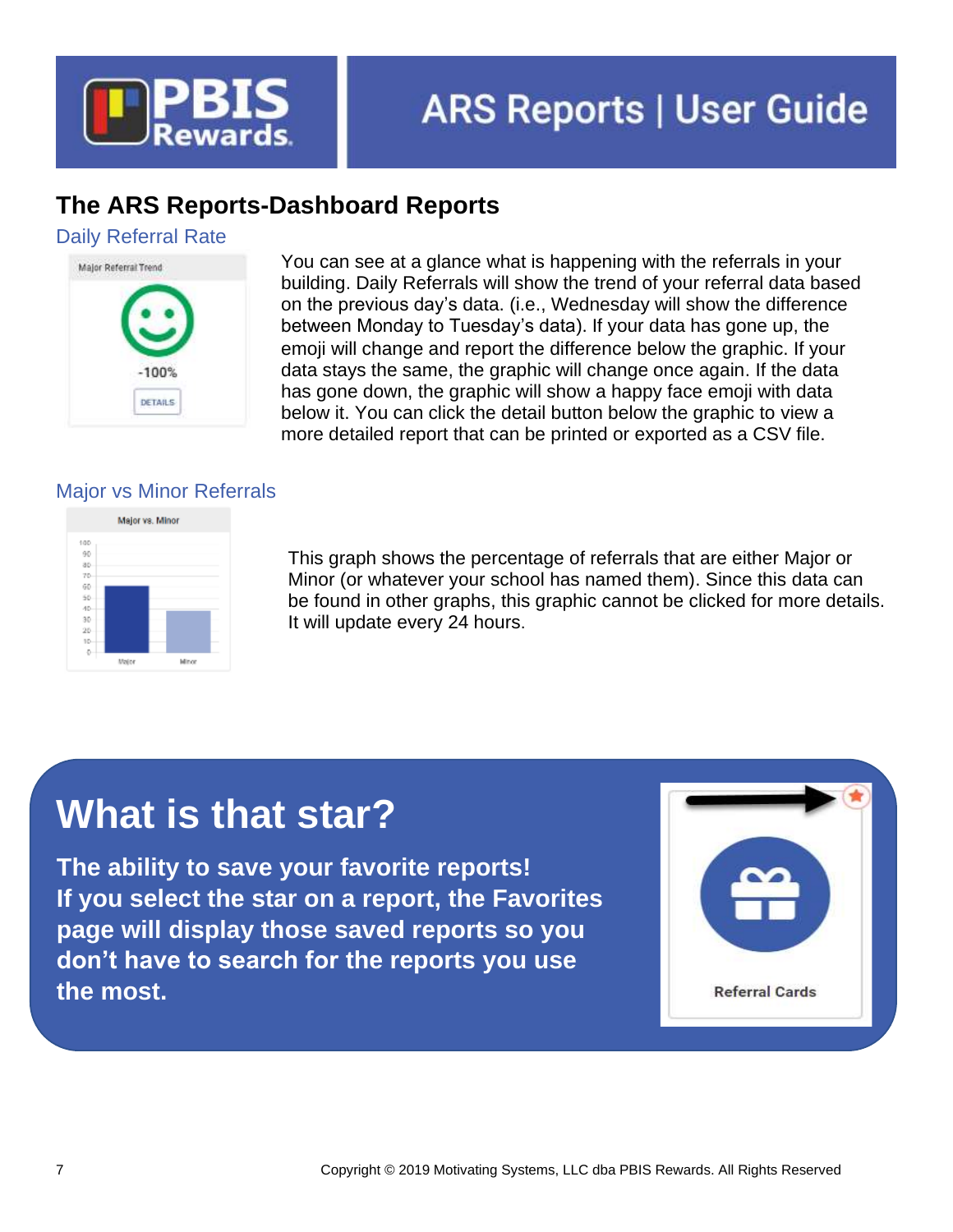

#### <span id="page-7-0"></span>Referrals by Location

The Referrals by Location report will show where problem behaviors are taking place. The small graph will be displayed in the ARS dashboard and will update every 24 hours. The larger graph can be accessed from the details button located in the Referrals by Location thumbnail. This report will allow administrators and teacher leaders to be proactive in their approach and strategically plan how to remedy these issues. Users can see if the locations are generating Major or Minor referrals and see a grand total in the far-right column.



**The small chart to the left shows a thumbnail of the Referrals by Location on the dashboard. However, when a user selects the DETAILS button, they have the option to see all the data and customize the report details as seen in the chart below.**

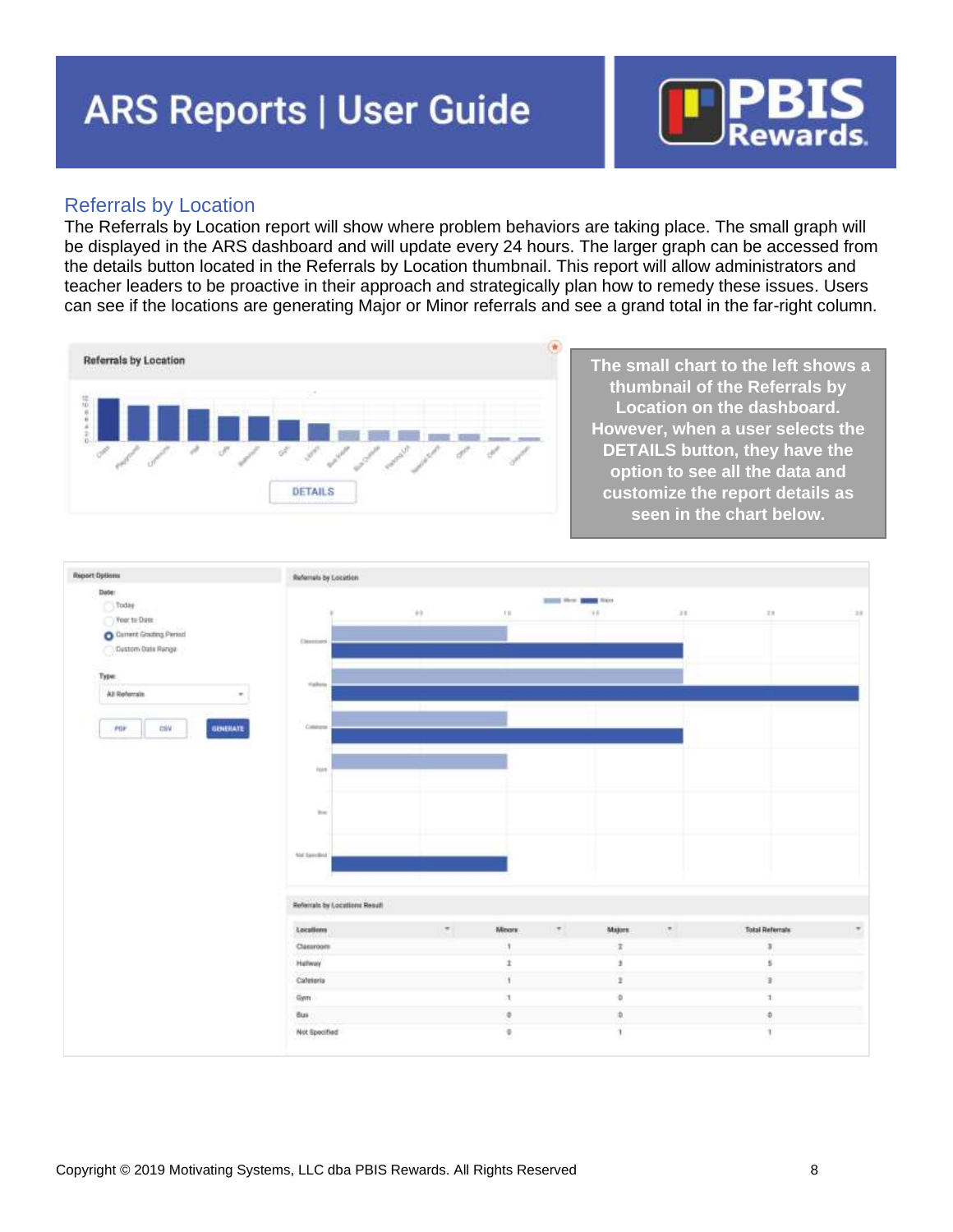

### <span id="page-8-0"></span>Student Referrals



This graph is based on the Multi-tiered System of Support (MTSS). Users can quickly identify how many referrals are being written and how many "repeat offenders" there have been. The data correlates to the CICO MTSS pyramid and can help school leadership to make decisions for Tier II interventions.

### <span id="page-8-1"></span>Referrals by Problem Behavior

Once you have all your problem behaviors defined in the PBIS Rewards system, the data will populate for you based on the customization you have created. You will have access to the major referrals that have been written and will easily be able to see what issues need to be addressed in your school.

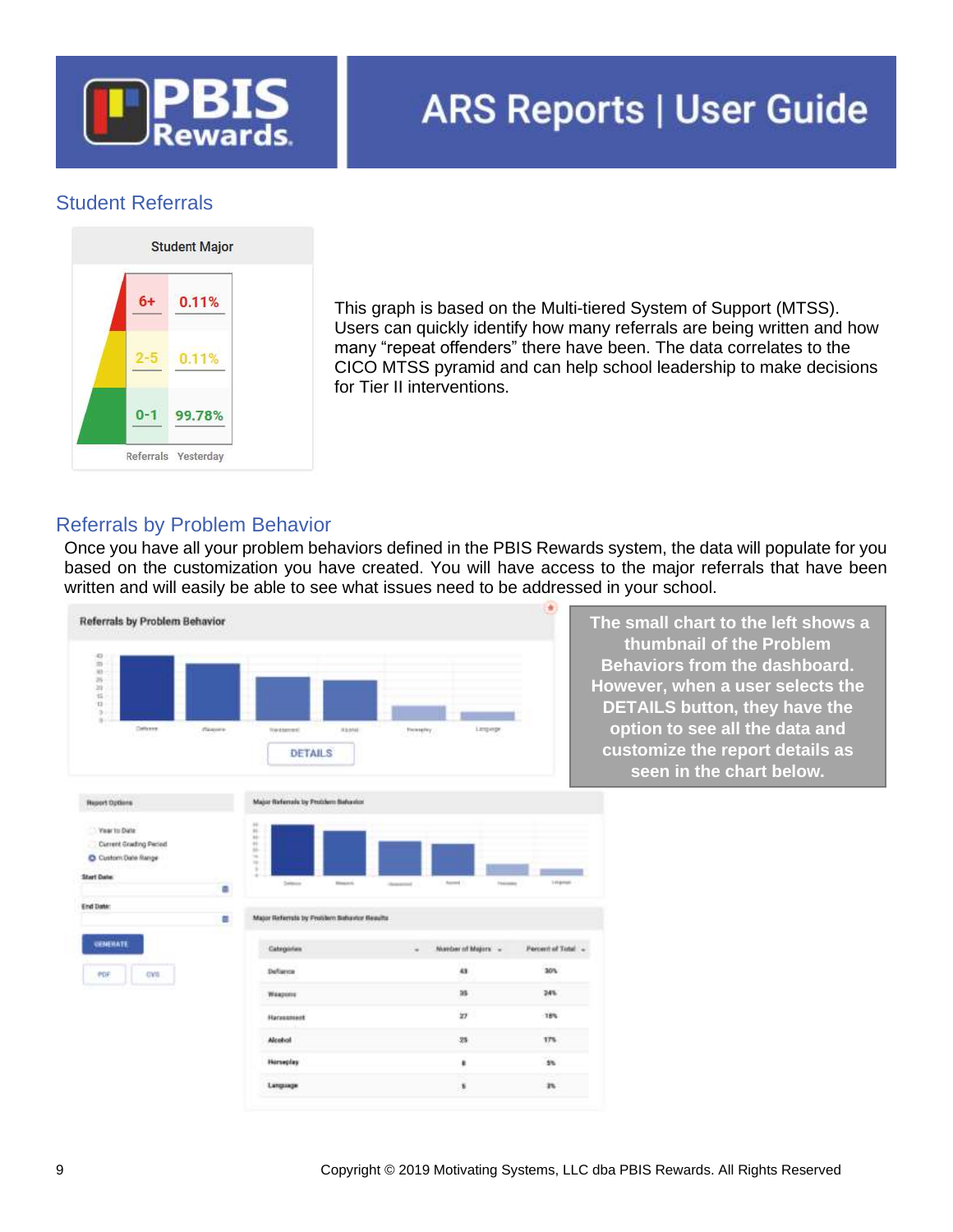

# <span id="page-9-0"></span>**The ARS Reports- Additional Reports Available**

### <span id="page-9-1"></span>Referral by Day & Time



The Day and Time report will allow users to not only see which day(s) most referrals are being written, but also what time of day seems to be generating the most referrals. This will allow administrators and teacher leaders to develop proactive strategies to address these times and days effectively.

### <span id="page-9-2"></span>Average Referrals Per Day by Month



The Average Referrals Per Day By Month report calculates the daily average of referrals issued during each month. This allows administrators to spot trends in referrals over time.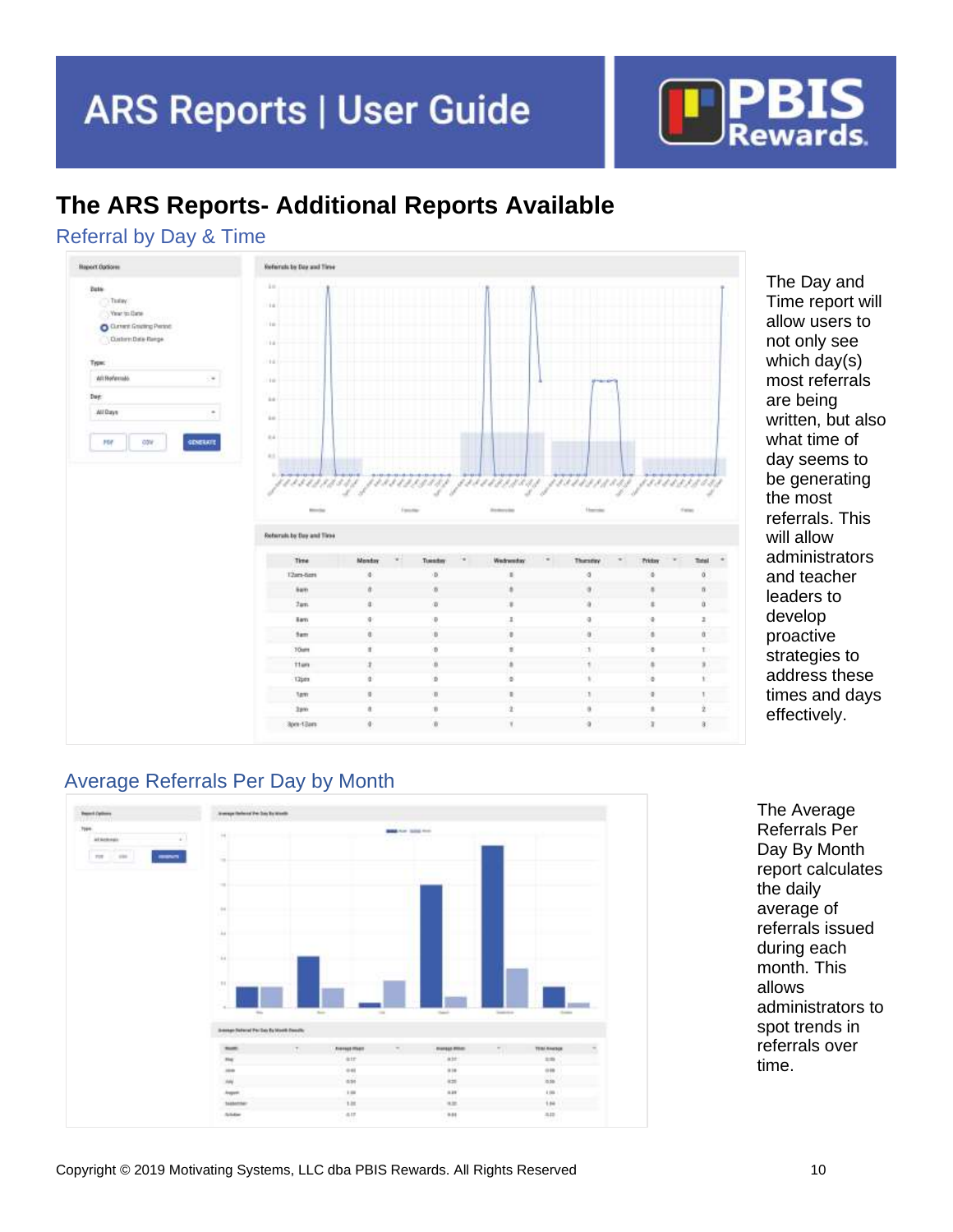

# <span id="page-10-0"></span>Referrals by Time



The Referral by Time report will offer users the ability to track what time of day their students are struggling. What time are referrals peaking? When are no referrals written? What is happening during that time? Users can be proactive in their strategies to determine next steps to address the peaks.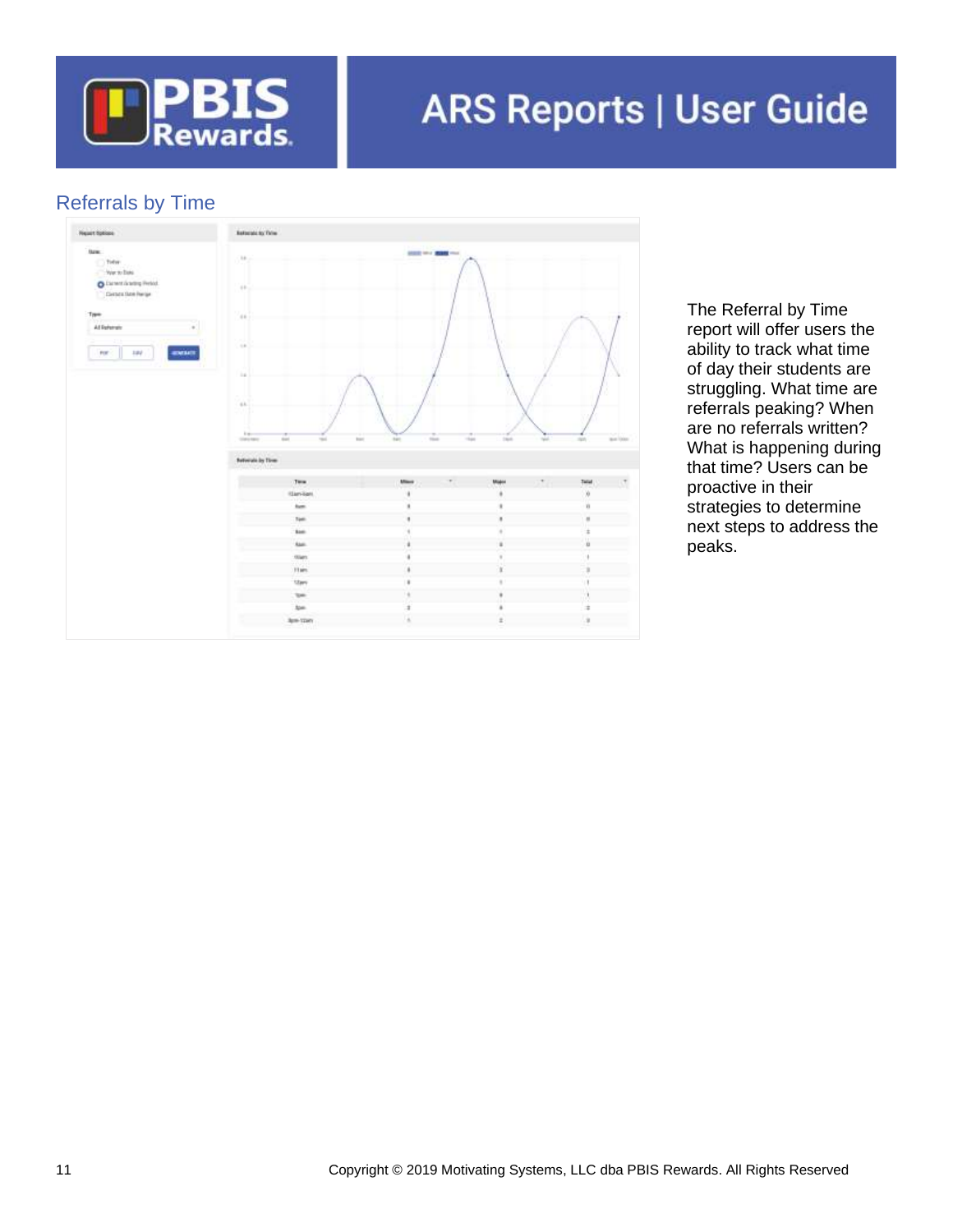

### <span id="page-11-0"></span>Referrals by Student

| <b>Beech Defens</b>                                                                                                 | <b>Bellemain By Student</b>                                |                                        |                          |                          |                                          |               |  |  |  |
|---------------------------------------------------------------------------------------------------------------------|------------------------------------------------------------|----------------------------------------|--------------------------|--------------------------|------------------------------------------|---------------|--|--|--|
| $100 +$<br>Tokey<br>O hara (sec)<br>C: Genet Euro y Panal<br>* Custom State Away<br>Mothert<br><b>EX AUTOMOBILE</b> | All Students Selected                                      |                                        |                          |                          |                                          |               |  |  |  |
| $a_{\rm i}$<br>All Halwell                                                                                          |                                                            |                                        |                          |                          |                                          |               |  |  |  |
|                                                                                                                     | Networks by Student                                        |                                        |                          |                          |                                          |               |  |  |  |
| <b>Type:</b>                                                                                                        | $\alpha$<br>Student                                        | test<br>$\sim$                         | <b>Britt</b> Time        | London : "               | <b>Partisiph</b><br>$\alpha$             | <b>Tehler</b> |  |  |  |
| $+1$<br>All Helseyin                                                                                                | <b>Basma Alcoints</b>                                      | Victorial Langues                      | RESERVAN HARMA           | lisioner.                | <b>Russian Green</b>                     | <b>INFORM</b> |  |  |  |
| <b>GOODATE</b><br>118<br>$-1$                                                                                       | <b>Stress Open</b>                                         | Arbum Elephonique                      | <b>RETURN 11.53 AM</b>   | Edinburg                 | <b><i>Bidghtg/Flatacettest</i></b>       | <b>DEMAR</b>  |  |  |  |
|                                                                                                                     | Ana touris                                                 | D-Stower                               | <b>JUNEUS BEZAPM</b>     | Calvieria                | <b>Cleveling</b>                         | <b>JENAA</b>  |  |  |  |
|                                                                                                                     | ADDITION CAMPBELL MOSTERWITTING                            | <b>D Green</b>                         | INVESTIGATION FRAU       | Hallway.                 | Building Harammont                       | <b>HEMAR</b>  |  |  |  |
|                                                                                                                     | <b>Bayles Gratto</b>                                       | <b>Virtue</b>                          | <b>HUM/19 BE13 PM</b>    | <b>Not Soccified</b>     | <b>Infunciol listenant!</b>              | <b>SENISE</b> |  |  |  |
|                                                                                                                     | Jacob Service                                              | Annahar keelayers                      | <b>18/01/19/01/04 AM</b> | <b>Not Speechall</b>     | <b>Bultima Haramani</b>                  | <b>HENAIR</b> |  |  |  |
|                                                                                                                     | <b>Timia Diem</b>                                          | Anne Summar:                           | INVESTIGATE              | <b>Usersex</b>           | <b>Balting Roler</b>                     | OETAAN.       |  |  |  |
|                                                                                                                     | Streets Filmers                                            | increase at all car.<br>Meksika Cammin |                          | <b>Fisimazio</b>         | <b>Engineer Braker</b>                   | <b>DEMARK</b> |  |  |  |
|                                                                                                                     |                                                            |                                        |                          |                          |                                          |               |  |  |  |
| <b>Read Server</b>                                                                                                  | <b>British &amp; Super</b>                                 |                                        |                          |                          |                                          |               |  |  |  |
| <b>Saw</b><br>$-3600$<br><b>Q</b> National<br>Gunst Goming Pennal<br>Automobile Rengo                               | <b>Assisin Converge</b><br><b>CHINES</b><br><b>Ball</b> 7. |                                        |                          |                          |                                          |               |  |  |  |
| <b>Illustrate</b><br>1 199 Ellurgence<br>$\sigma$<br>last to formula                                                | <b>Ikelerist: It thatut</b>                                |                                        |                          |                          |                                          |               |  |  |  |
| Topic                                                                                                               | <b>Suites</b><br>۰                                         | <b>Call Card</b><br><b>Said</b>        | <b>Bala</b> Time         | <b>License</b><br>$\sim$ | Frebhen<br><b>Belain</b>                 |               |  |  |  |
| ÷.<br>All Betterste.                                                                                                | Announce Committees                                        | Writeria Langhii:                      | 100320410031795          | <b>Tahlelia</b>          | <b>Stamming</b> fadeligi<br><b>MTHET</b> |               |  |  |  |

100314-0031794

The Referral by Student report will allow users to track referrals for a specific student in a given time frame. Users can also quickly see a list of all referrals for all students. Users can click the details button on the far right-hand side to be taken directly to that referral.

When using the "High Frequency List" option, users can see the 10 students with the highest number of referrals, in a given time period. The referral type options include: all referrals, majors only or minors only.

sence.

**Colombia toking** 

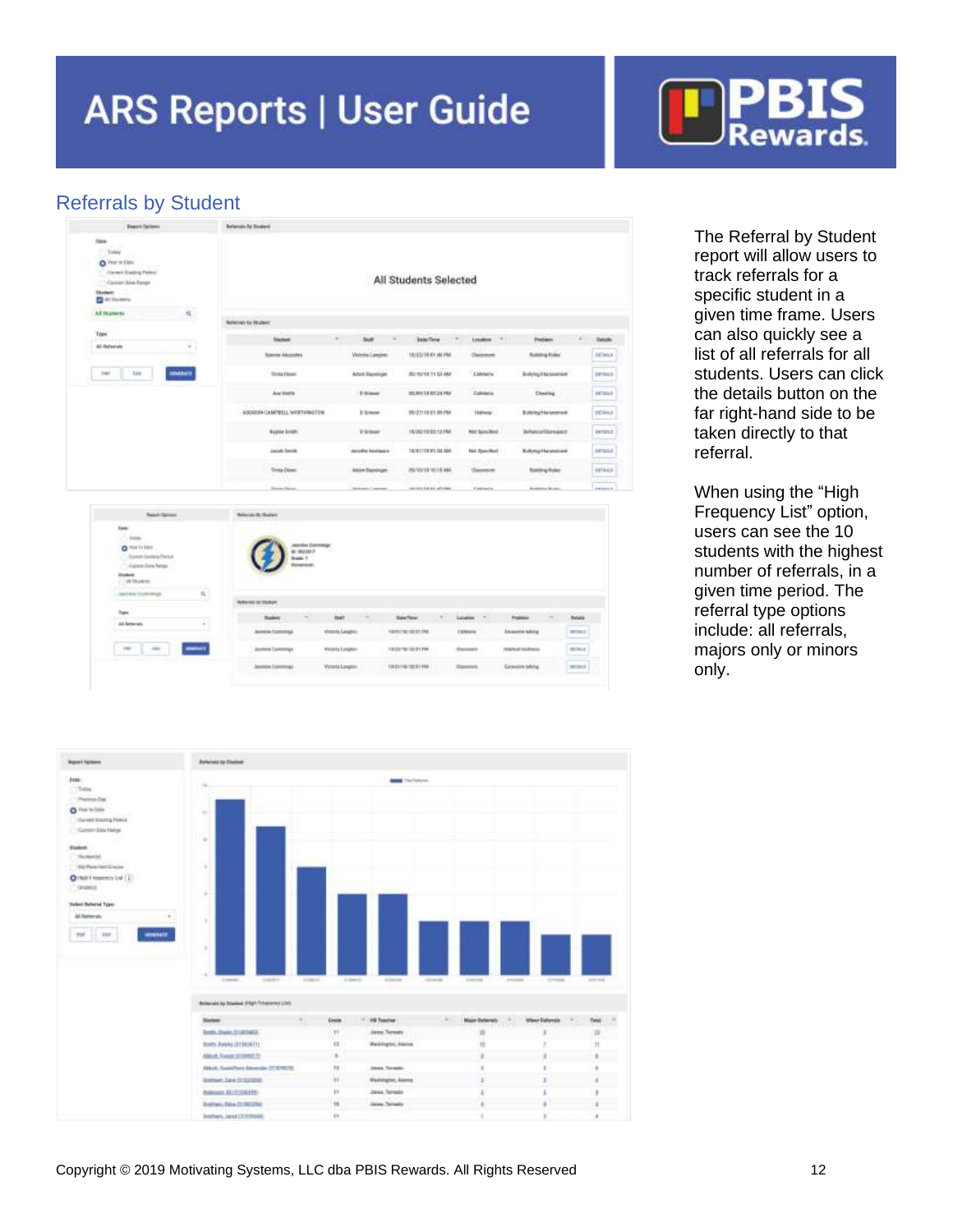

# <span id="page-12-0"></span>Referrals by Grade



This report allows the user to track referrals for each grade level. Users can generate a report for only Majors, only Minors, or combine them for overall data. Data can be generated for entire school or by grade level by utilizing the menu on the left side.

# <span id="page-12-1"></span>Referrals by Day of the Week



Referrals by Day of the Week tracks the number of referrals being issued each day so that trends can be spotted.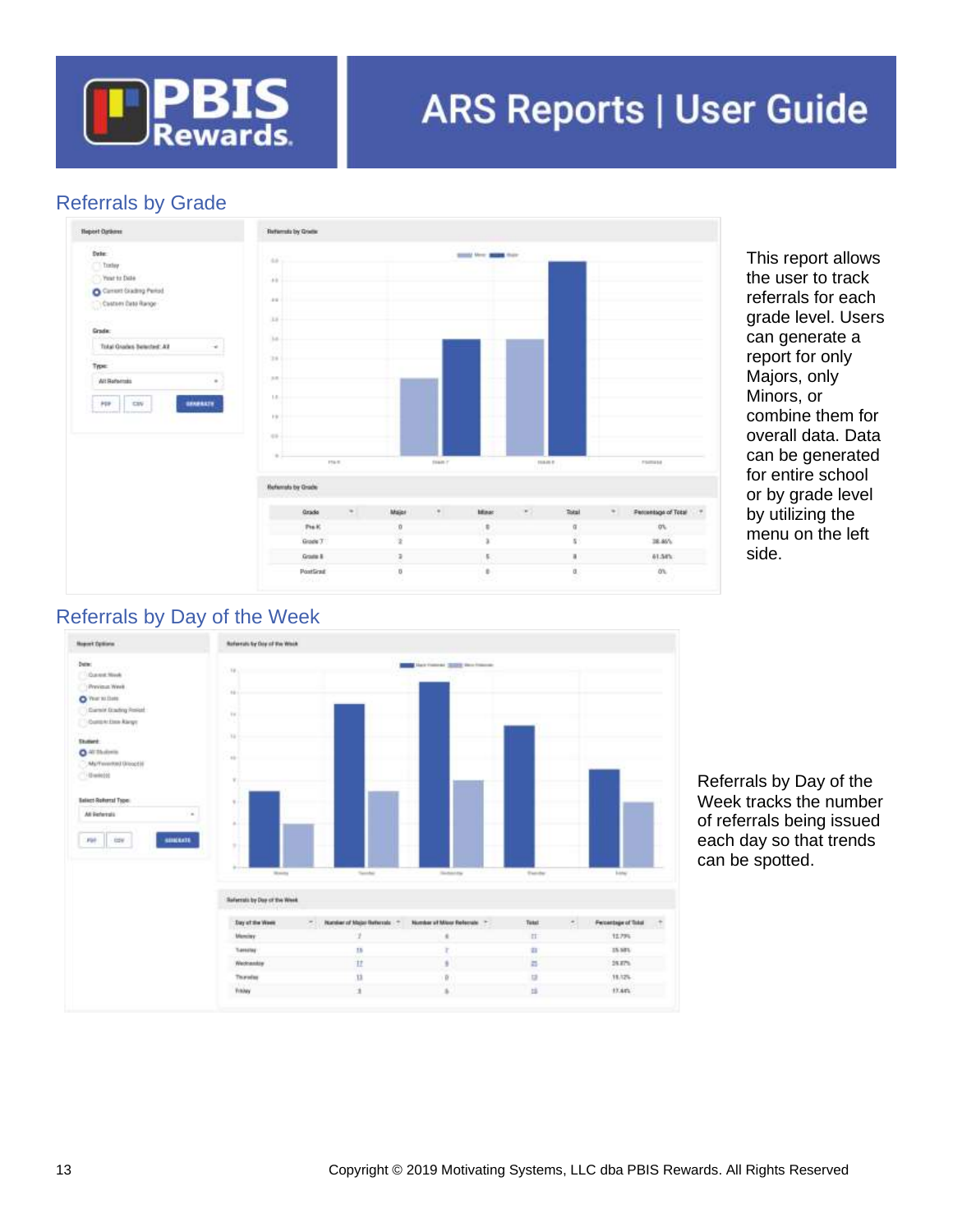

### <span id="page-13-0"></span>Referrals by Gender



Referral by Gender allows users to track referrals based on gender. Users can track Major referrals, Minor referrals, or both combined. Genders can be marked as M, F, N, X, or N/A.

### <span id="page-13-1"></span>Referrals by Ethnicity



Referrals by Ethnicity will allow users to track referrals based on ethnicities defined in PBIS Rewards.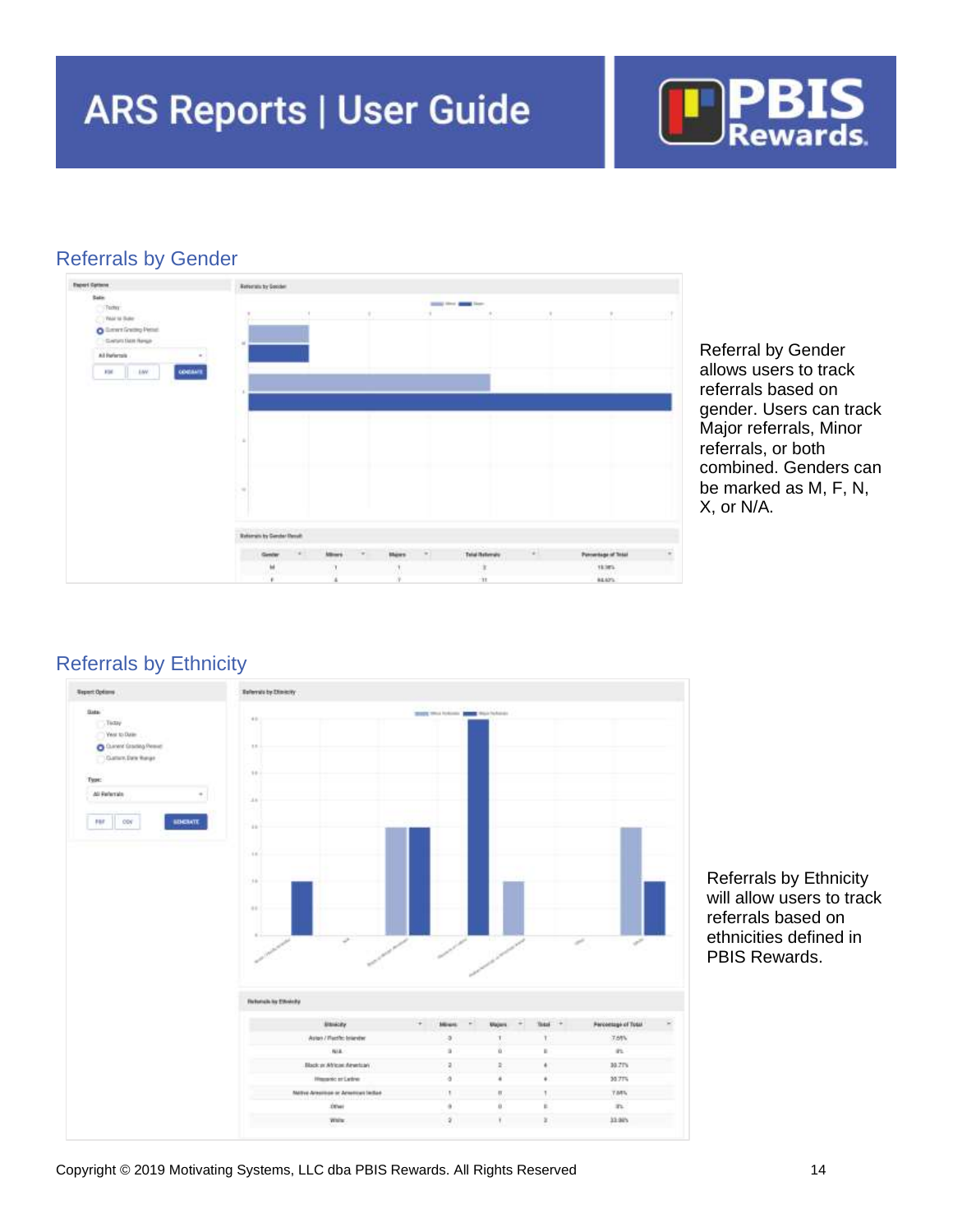

### <span id="page-14-0"></span>Referrals by Staff

| <b>Teamy Options</b>                                                                                                       | <b>Belongin By Frell</b>                 |                                         |                                                       |                                     |     |                                                  |                                        |
|----------------------------------------------------------------------------------------------------------------------------|------------------------------------------|-----------------------------------------|-------------------------------------------------------|-------------------------------------|-----|--------------------------------------------------|----------------------------------------|
| Baker.<br>Totay.<br>Four st Early<br><b>O</b> Current Steding Period<br>Carters Sale Hertun<br>Staft:<br><b>DE ASSAULT</b> |                                          |                                         | <b>All Staff Selected</b>                             |                                     |     |                                                  |                                        |
| $\theta$<br>All Staff                                                                                                      |                                          |                                         |                                                       |                                     |     |                                                  |                                        |
| <b>Type:</b>                                                                                                               | <b>Referrate by Start</b><br><b>June</b> | <b>Disclant</b>                         | <b>Bata/Time</b>                                      | Location:                           | $-$ | Protessi                                         | <b>Setubu</b>                          |
| At Referrets<br>۰                                                                                                          | Atun Fuyonger                            | Times Down                              | <b>BUTGTH TUGLAM</b><br>ひとうせつ チェット                    | Dalletter to:<br><b>MAYER 67</b>    |     | Submg/Notes bed                                  | 0395<br><b>SETAR-S</b><br><b>SALAR</b> |
| <b>LIDESATE</b><br>PRF<br>tim                                                                                              | D Gilmiai                                | Ave Svery                               | <b>JULIUS CLIFTS</b>                                  | Culteriorità                        |     | Chestral                                         | <b>SITAAS</b>                          |
|                                                                                                                            | <b>Artistical Frank</b><br>Adon Bayonger | <b>SIMMONY</b><br>Tiria Direct          | <b>PULLED A REPORT OF STATE</b><br>BILTISTE 10 11, AM | <b>HARRISON</b><br>(Garologi)       |     | and the state and state<br><b>Building Rules</b> | SETAA.5                                |
|                                                                                                                            | 11120111111<br>alon meddag.              | an and control<br><b>Riamies Alder!</b> | アンシャレント シャンストレント<br><b>IN/ZZ/18 ES 28 PM</b>          | <b>CARD COMPANY</b><br>Hallway      |     | actual and<br><b>Bullar &amp; Hasserseni</b>     | IETAA.S                                |
|                                                                                                                            | Ti Gi fesser<br><b>MACHOO</b>            | <b>Nata Switch</b><br>00 H 60 D         | BUTTITE SEXIEM<br>000 B 0 and 3000 B 1                | Hullway<br><b>MEDIUMON</b>          |     | Palmer<br>Control & Hills                        | <b>NTMAR</b><br>$-200$                 |
|                                                                                                                            | D Grienat                                | <b>Chrissa Hosterweith</b>              | <b>BUTAITS TEAR AM</b>                                | Met Spacified                       |     | <b>Dutching Rubbs</b>                            | <b>MTALS</b>                           |
|                                                                                                                            | an was to<br>phone immediately           | <b>STATISTICS</b><br>Abella Smith       | WHO'S E TENDERER<br><b>MATELITICAL</b>                | <b>COMPANY</b><br><b>Classicons</b> |     | <b>COURT IS</b><br>Disnator                      | --<br>DETAILS                          |

The Referral by Staff report allows admins to see referrals organized by staff. Users can sort the data by a variety of fields. Admin can also see the details of each referral in the righthand side column. The "High Frequency List" is also available for this report to see the 10 staff members with the highest referrals issued.

### <span id="page-14-1"></span>Minor Referrals by Problem Behavior



Once you have all your minor problem behaviors defined in the PBIS Rewards system, the data will populate for you based on the customization you have created. You will have access to the minor referrals that have been written and will easily be able to see what issues need to be addressed in your school.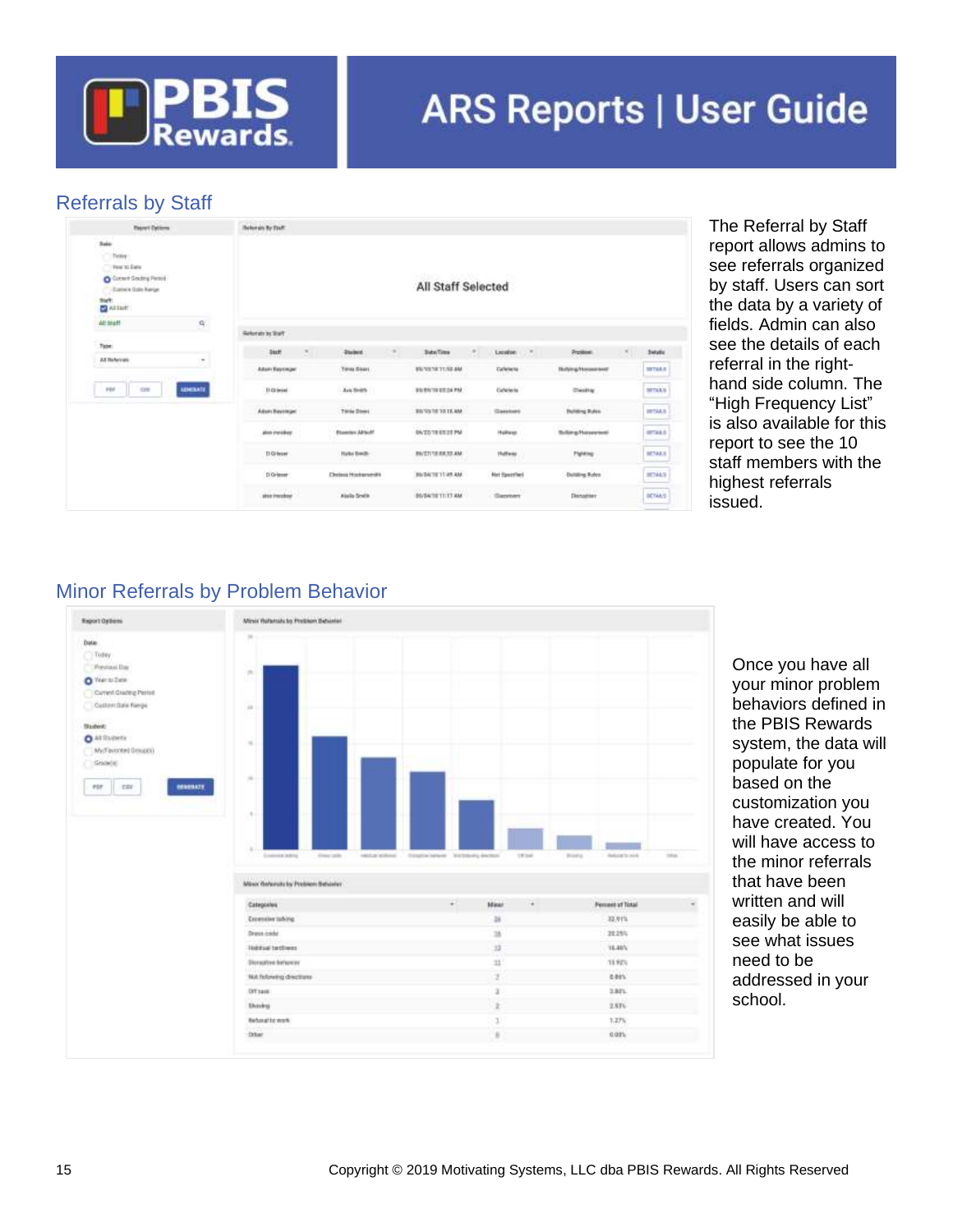

# <span id="page-15-0"></span>Suspension by Grade



The Suspension by Grade report allows users to track the number of in-school suspensions and out-of-school suspensions. The report can be customized by reports based on various grades. Users can also see all suspensions, only out-of-school, or only in-school suspensions.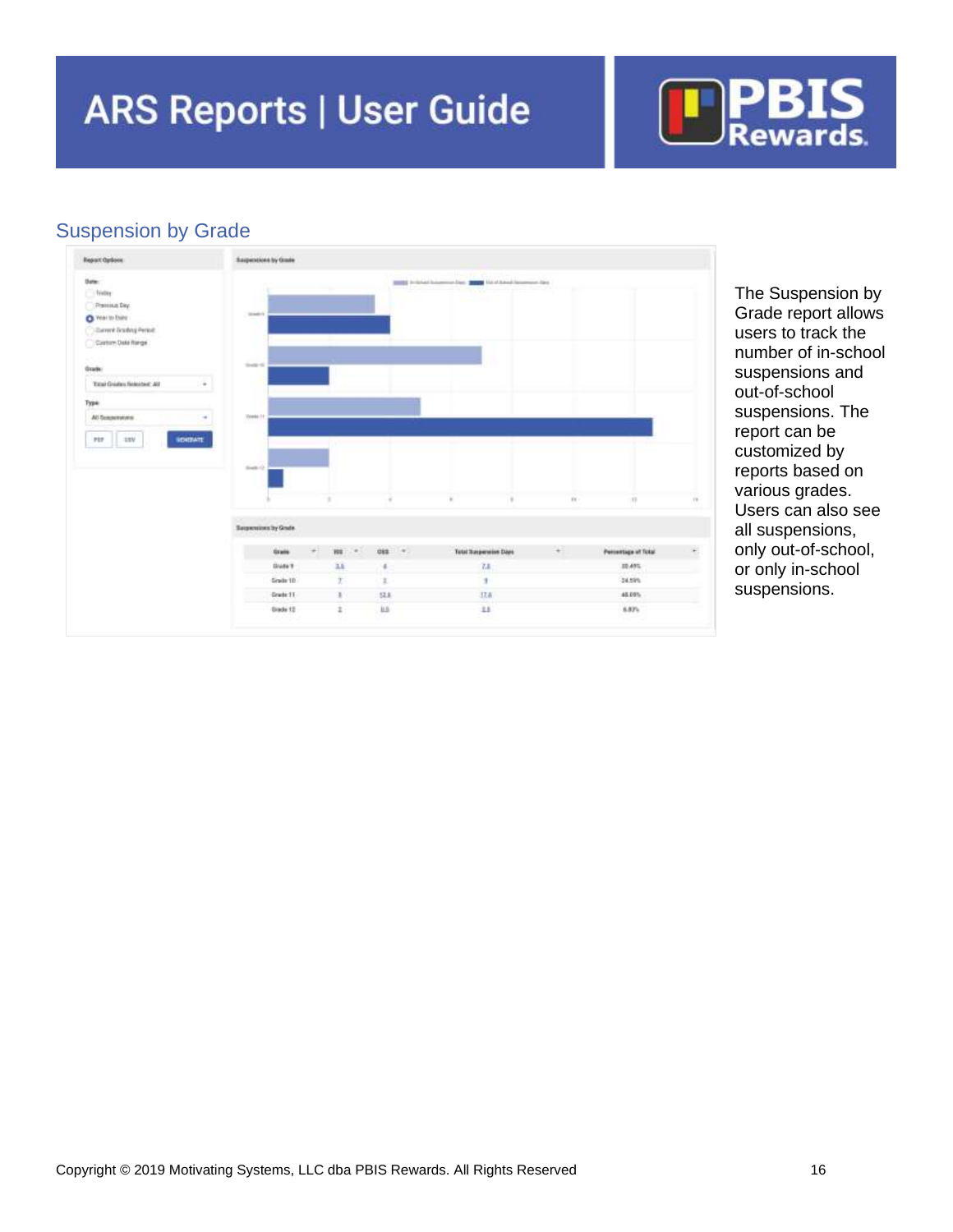

# <span id="page-16-0"></span>Suspension by Problem Behavior



The Suspension by Problem Behavior report allows users to see what problem behavior is translating into suspensions. Users can sort by all suspensions, out-of-school suspensions, or in-school suspensions.